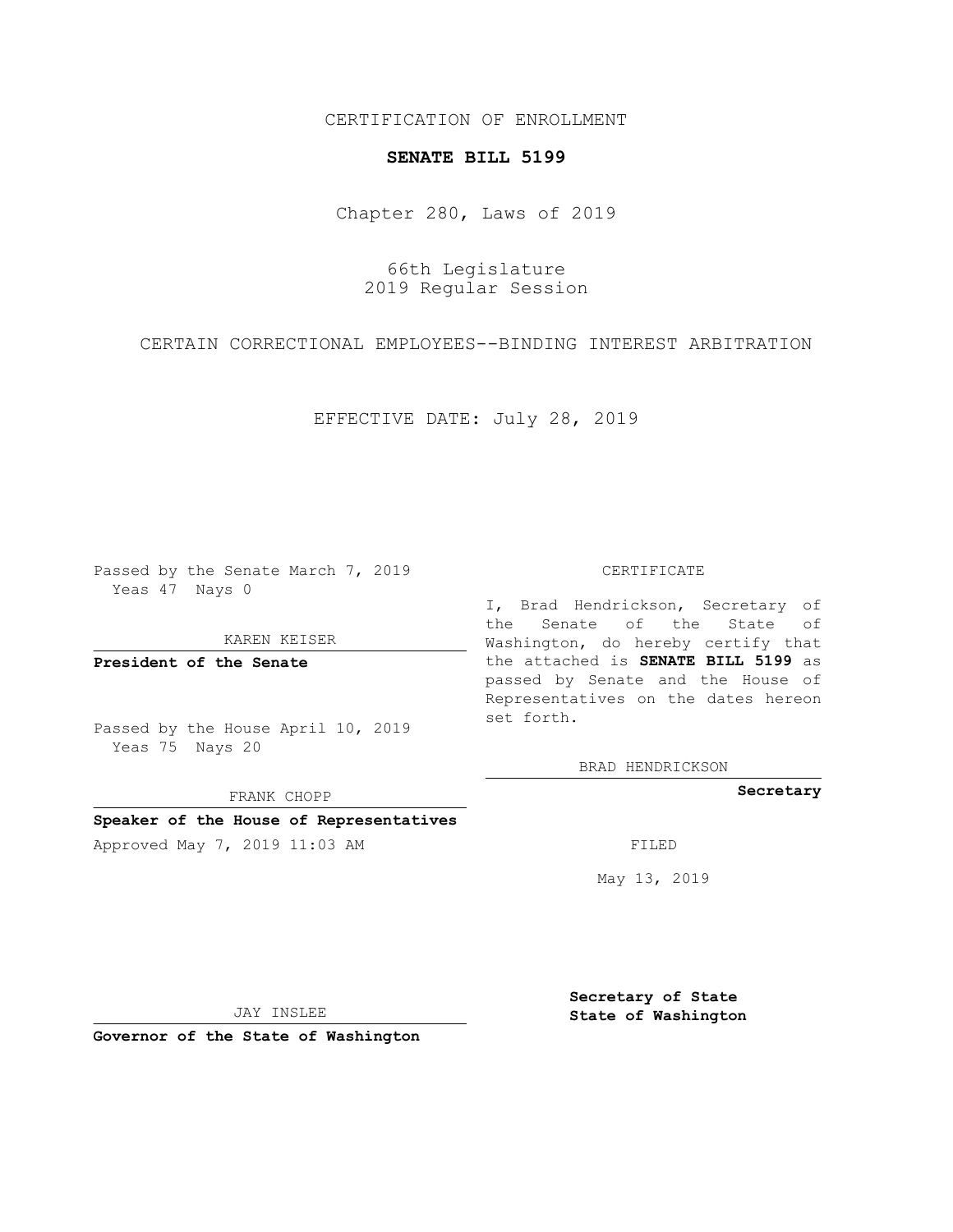## **SENATE BILL 5199**

Passed Legislature - 2019 Regular Session

**State of Washington 66th Legislature 2019 Regular Session**

**By** Senators Keiser, Conway, McCoy, Hunt, Das, Saldaña, Wilson, C., Hasegawa, and Van De Wege

Read first time 01/15/19. Referred to Committee on Labor & Commerce.

 AN ACT Relating to granting certain correctional employees binding interest arbitration; and amending RCW 41.56.030.

BE IT ENACTED BY THE LEGISLATURE OF THE STATE OF WASHINGTON:

 **Sec. 1.** RCW 41.56.030 and 2018 c 253 s 6 are each amended to 5 read as follows:

6 As used in this chapter:

 (1) "Adult family home provider" means a provider as defined in RCW 70.128.010 who receives payments from the medicaid and state-9 funded long-term care programs.

 (2) "Bargaining representative" means any lawful organization which has as one of its primary purposes the representation of employees in their employment relations with employers.

 (3) "Child care subsidy" means a payment from the state through a child care subsidy program established pursuant to RCW 74.12.340, 45 C.F.R. Sec. 98.1 through 98.17, or any successor program.

 (4) "Collective bargaining" means the performance of the mutual obligations of the public employer and the exclusive bargaining representative to meet at reasonable times, to confer and negotiate in good faith, and to execute a written agreement with respect to grievance procedures and collective negotiations on personnel matters, including wages, hours and working conditions, which may be

p. 1 SB 5199.SL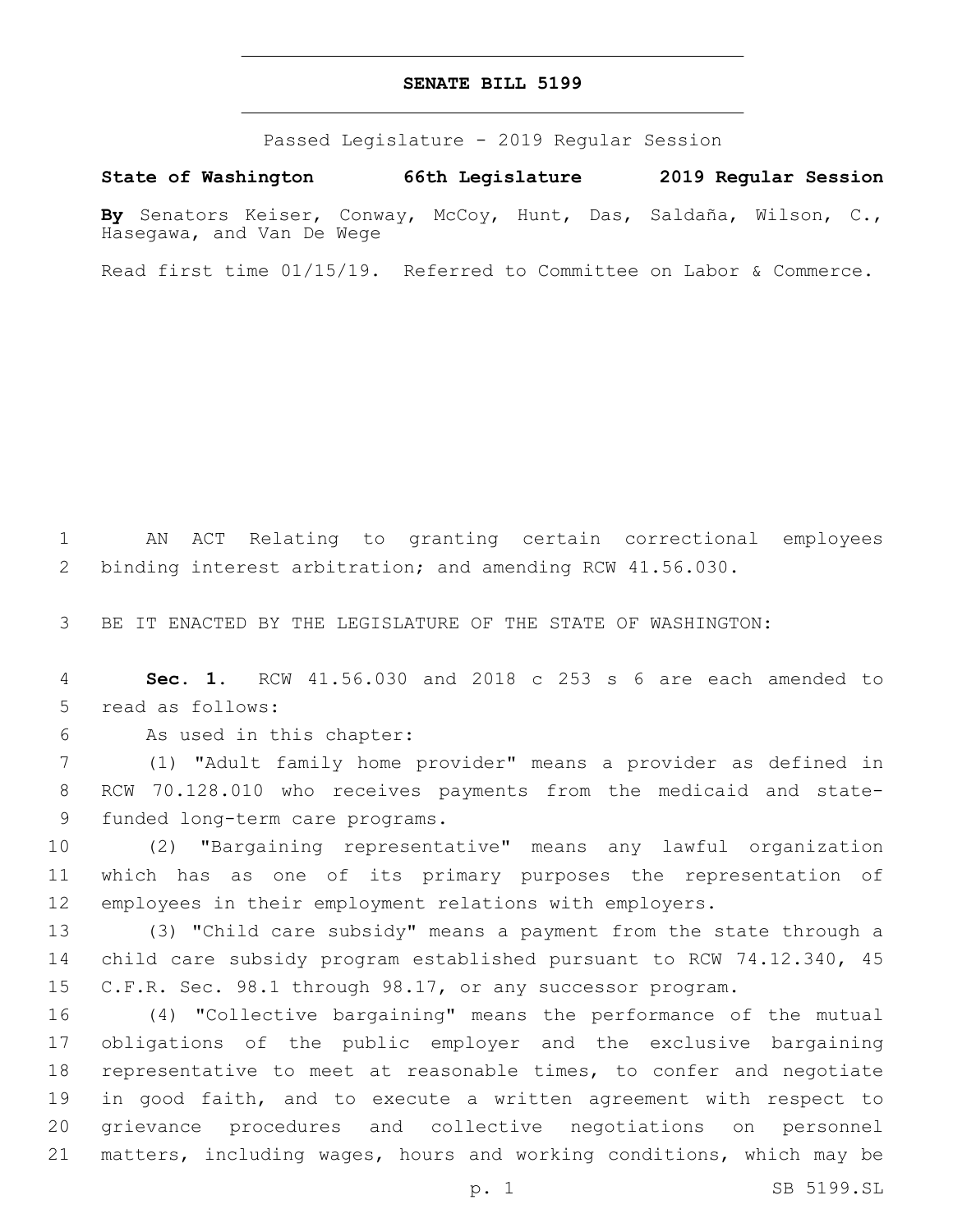peculiar to an appropriate bargaining unit of such public employer, except that by such obligation neither party shall be compelled to agree to a proposal or be required to make a concession unless 4 otherwise provided in this chapter.

 (5) "Commission" means the public employment relations commission.6

 (6) "Executive director" means the executive director of the commission.8

 (7) "Family child care provider" means a person who: (a) Provides regularly scheduled care for a child or children in the home of the provider or in the home of the child or children for periods of less than twenty-four hours or, if necessary due to the nature of the parent's work, for periods equal to or greater than twenty-four hours; (b) receives child care subsidies; and (c) under chapter 43.216 RCW, is either licensed by the state or is exempt from 16 licensing.

 (8) "Individual provider" means an individual provider as defined in RCW 74.39A.240(3) who, solely for the purposes of collective bargaining, is a public employee as provided in RCW 74.39A.270.

 (9) "Institution of higher education" means the University of Washington, Washington State University, Central Washington University, Eastern Washington University, Western Washington University, The Evergreen State College, and the various state 24 community colleges.

 (10)(a) "Language access provider" means any independent contractor who provides spoken language interpreter services, whether paid by a broker, language access agency, or the respective 28 department:

 (i) For department of social and health services appointments, department of children, youth, and families appointments, medicaid enrollee appointments, or who provided these services on or after 32 January 1, 2011, and before June 10, 2012;

 (ii) For department of labor and industries authorized medical and vocational providers, or who provided these services on or after January 1, 2016, and before July 1, 2018; or35

 (iii) For state agencies, or who provided these services on or 37 after January 1, 2016, and before July 1, 2018.

 (b) "Language access provider" does not mean a manager or 39 employee of a broker or a language access agency.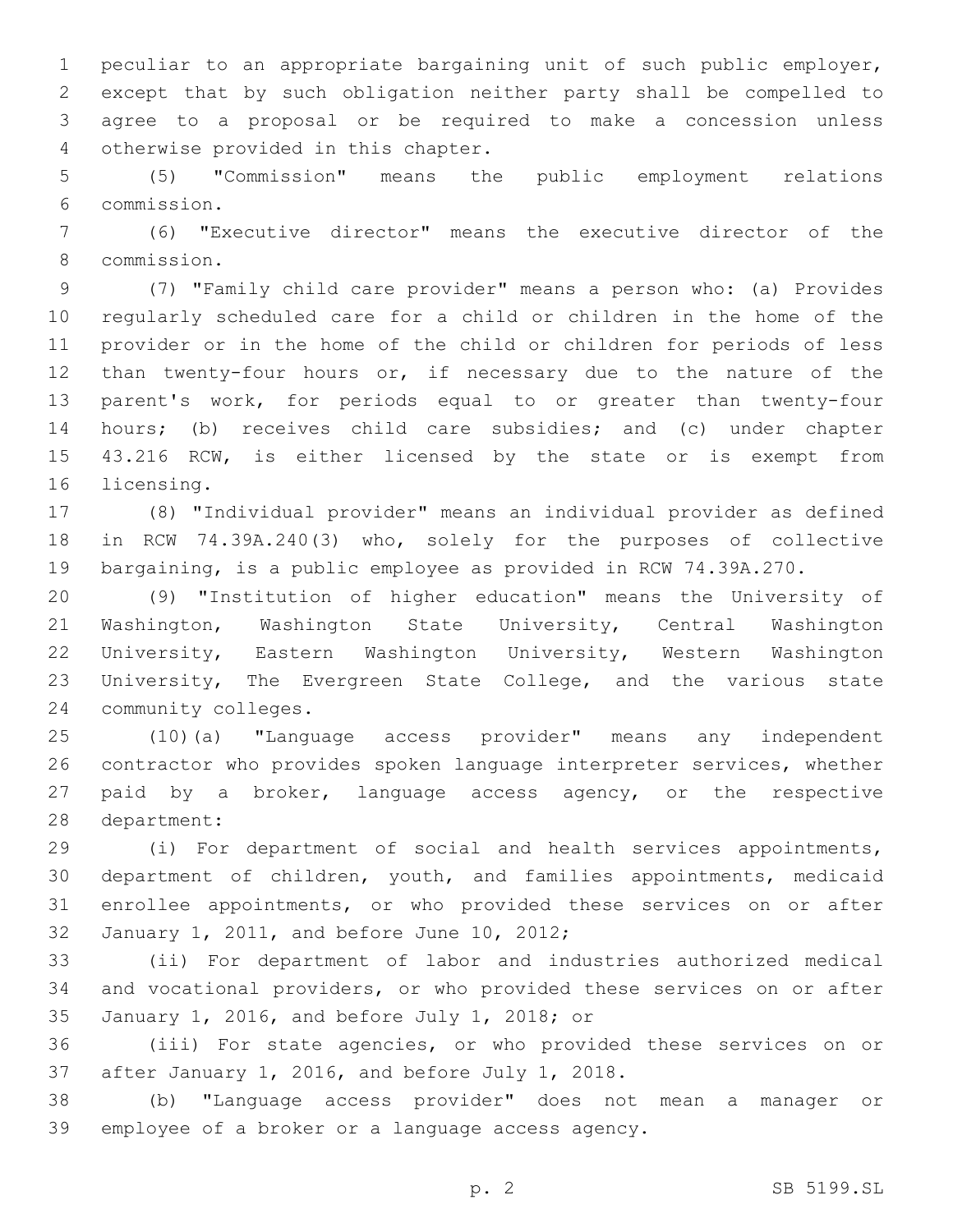(11) "Public employee" means any employee of a public employer except any person (a) elected by popular vote, or (b) appointed to office pursuant to statute, ordinance or resolution for a specified term of office as a member of a multimember board, commission, or committee, whether appointed by the executive head or body of the public employer, or (c) whose duties as deputy, administrative assistant or secretary necessarily imply a confidential relationship to (i) the executive head or body of the applicable bargaining unit, or (ii) any person elected by popular vote, or (iii) any person appointed to office pursuant to statute, ordinance or resolution for a specified term of office as a member of a multimember board, commission, or committee, whether appointed by the executive head or body of the public employer, or (d) who is a court commissioner or a court magistrate of superior court, district court, or a department of a district court organized under chapter 3.46 RCW, or (e) who is a personal assistant to a district court judge, superior court judge, or court commissioner. For the purpose of (e) of this subsection, no more than one assistant for each judge or commissioner may be 19 excluded from a bargaining unit.

 (12) "Public employer" means any officer, board, commission, council, or other person or body acting on behalf of any public body governed by this chapter, or any subdivision of such public body. For the purposes of this section, the public employer of district court or superior court employees for wage-related matters is the respective county legislative authority, or person or body acting on 26 behalf of the legislative authority, and the public employer for nonwage-related matters is the judge or judge's designee of the 28 respective district court or superior court.

 (13) "Uniformed personnel" means: (a) Law enforcement officers as defined in RCW 41.26.030 employed by the governing body of any city or town with a population of two thousand five hundred or more and law enforcement officers employed by the governing body of any county with a population of ten thousand or more; (b) correctional employees who are uniformed and nonuniformed, commissioned and noncommissioned security personnel employed in a jail as defined in RCW 70.48.020(9), 36 by a county with a population of seventy thousand or more, in a correctional facility created under RCW 70.48.095, or in a detention facility created under chapter 13.40 RCW that is located in a county 39 with a population over one million five hundred thousand, and who are trained for and charged with the responsibility of controlling and